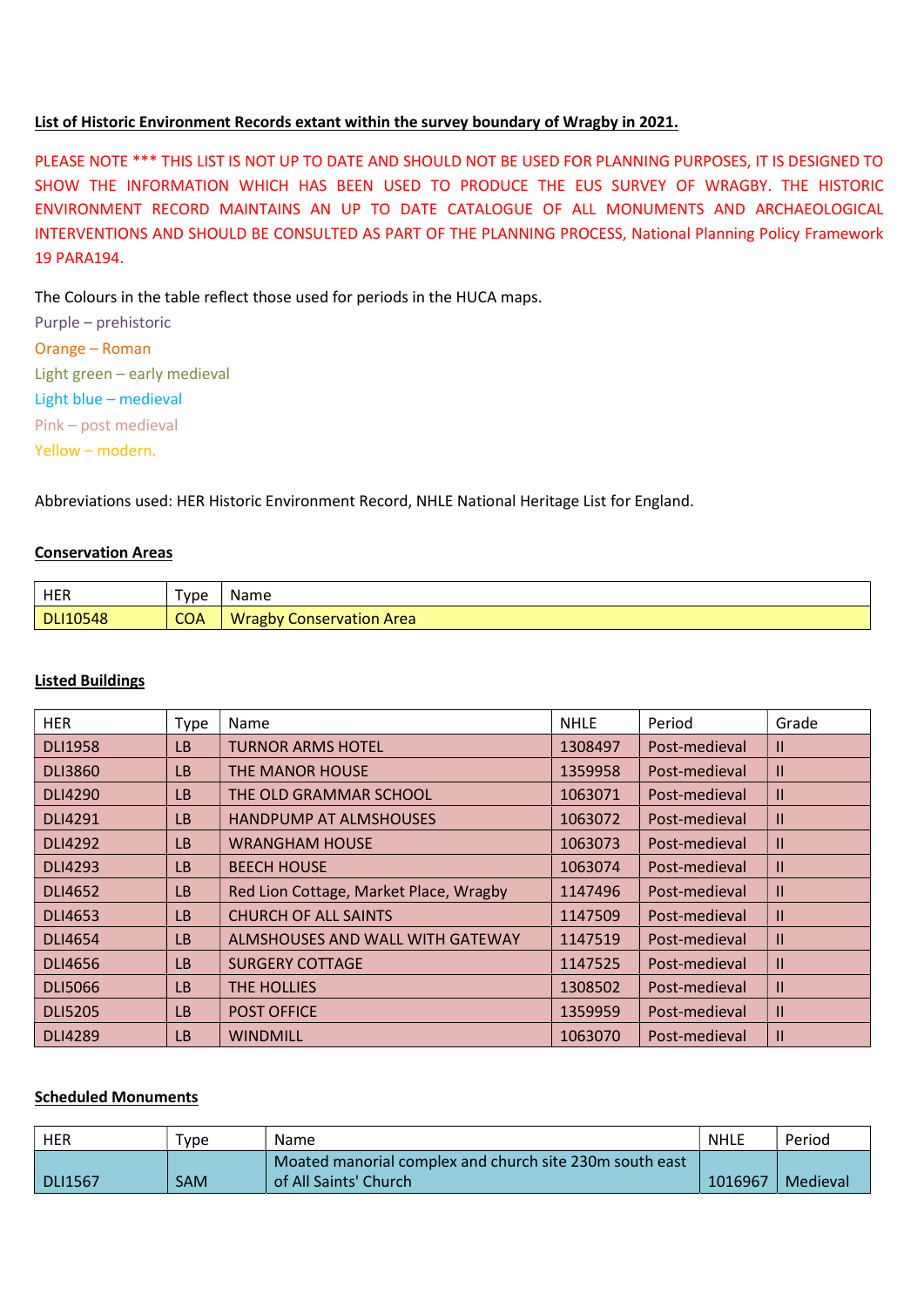# Non-designated heritage assets

| MonUID          | RecordType | Name                                                                       | Period         |
|-----------------|------------|----------------------------------------------------------------------------|----------------|
|                 |            | Neolithic and Bronze Age flint found north of the old                      |                |
| MLI98802        | <b>MON</b> | railway station, Wragby                                                    | Prehistoric    |
| MLI90786        | <b>FS</b>  | Prehistoric Flints, Cemetery Road, Wragby                                  | Prehistoric    |
|                 |            | Prehistoric cropmark enclosure, near Horncastle Road,                      |                |
| MLI88335        | <b>MON</b> | Wragby                                                                     | Prehistoric    |
|                 |            | Neolithic/Bronze Age worked flint tools and 19th century                   |                |
| MLI40341        | <b>MON</b> | pottery, Wire Hill Lane, Wragby                                            | Prehistoric    |
| MLI116123       | <b>MON</b> | Late Iron Age Activity, Louth Road, Wragby                                 | Prehistoric    |
| MLI87306        | <b>FS</b>  | Roman pottery, near Barn Farm, Wragby                                      | Roman          |
| MLI89032        | <b>FS</b>  | Roman Artefacts, 14 The Crescent, Wragby                                   | Roman          |
| MLI90787        | <b>FS</b>  | Roman Tile, Cemetery Road, Wragby                                          | Roman          |
|                 |            | A scatter of Roman pottery and building material north of                  |                |
| MLI98803        | <b>MON</b> | the old railway station, Wragby                                            | Roman          |
|                 |            | A scatter of Roman pottery north of Stainfield Beck,                       |                |
| <b>MLI98864</b> | <b>MON</b> | <b>Wragby</b>                                                              | Roman          |
| MLI98867        | <b>MON</b> | A scatter of Roman pottery, south of Wragby                                | Roman          |
|                 |            | A scatter of Roman pottery, east of Bardney Road Farm,                     |                |
| <b>MLI98868</b> | <b>MON</b> | Wragby                                                                     | Roman          |
|                 |            | A scatter of Roman pottery about 600m north-east of                        |                |
| MLI98869        | <b>MON</b> | Wragby                                                                     | Roman          |
| MLI98871        | <b>MON</b> | A scatter of Roman pottery east of Wragby Road to north-<br>west of Wragby | Roman          |
| MLI98872        | <b>MON</b> | Roman Pottery, North of Wragby                                             | Roman          |
|                 |            | Roman pottery and kiln furniture found in Grammar School                   |                |
| MLI98873        | <b>MON</b> | Way, Wragby                                                                | Roman          |
|                 |            | A scatter of Roman pottery to the west of Victoria Street,                 |                |
| MLI98874        | <b>MON</b> | Wragby                                                                     | Roman          |
|                 |            | A scatter of Roman pottery to the east of Wragby Road,                     |                |
| <b>MLI98875</b> | <b>MON</b> | Wragby                                                                     | Roman          |
|                 |            | A scatter of Roman pottery to the north of Wire Hill Lane,                 |                |
| MLI98876        | <b>MON</b> | Wragby                                                                     | Roman          |
| MLI40346        | <b>MON</b> | <b>Settlement of Wragby</b>                                                | Early medieval |
| MLI43527        | <b>MON</b> | RIDGE AND FURROW CROPMARKS                                                 | Medieval       |
| MLI81484        | <b>MON</b> | Ridge and furrow, Louth Road, Wragby                                       | Medieval       |
| MLI88919        | <b>MON</b> | Medieval earthwork field system, Wragby                                    | Medieval       |
| MLI88919        | <b>MON</b> | Medieval earthwork field system, Wragby                                    | Medieval       |
| MLI89099        | <b>MON</b> | Medieval Ridge and Furrow, Victoria Street, Wragby                         | Medieval       |
| MLI89099        | <b>MON</b> | Medieval Ridge and Furrow, Victoria Street, Wragby                         | Medieval       |
| MLI81132        | <b>MON</b> | Ridge and furrow, Wragby Business Park                                     | Medieval       |
| MLI50407        | <b>MON</b> | MEDIEVAL DEERPARK AT GOLTHO                                                | Medieval       |
|                 |            |                                                                            |                |
| MLI98693        | <b>MON</b> | Medieval Ridge and Furrow, Wragby                                          | Medieval       |
| MLI98694        | <b>MON</b> | Medieval Ridge and Furrow, Wragby                                          | Medieval       |
| MLI42989        | <b>MON</b> | Hallbrush Wood, Wragby                                                     | Medieval       |